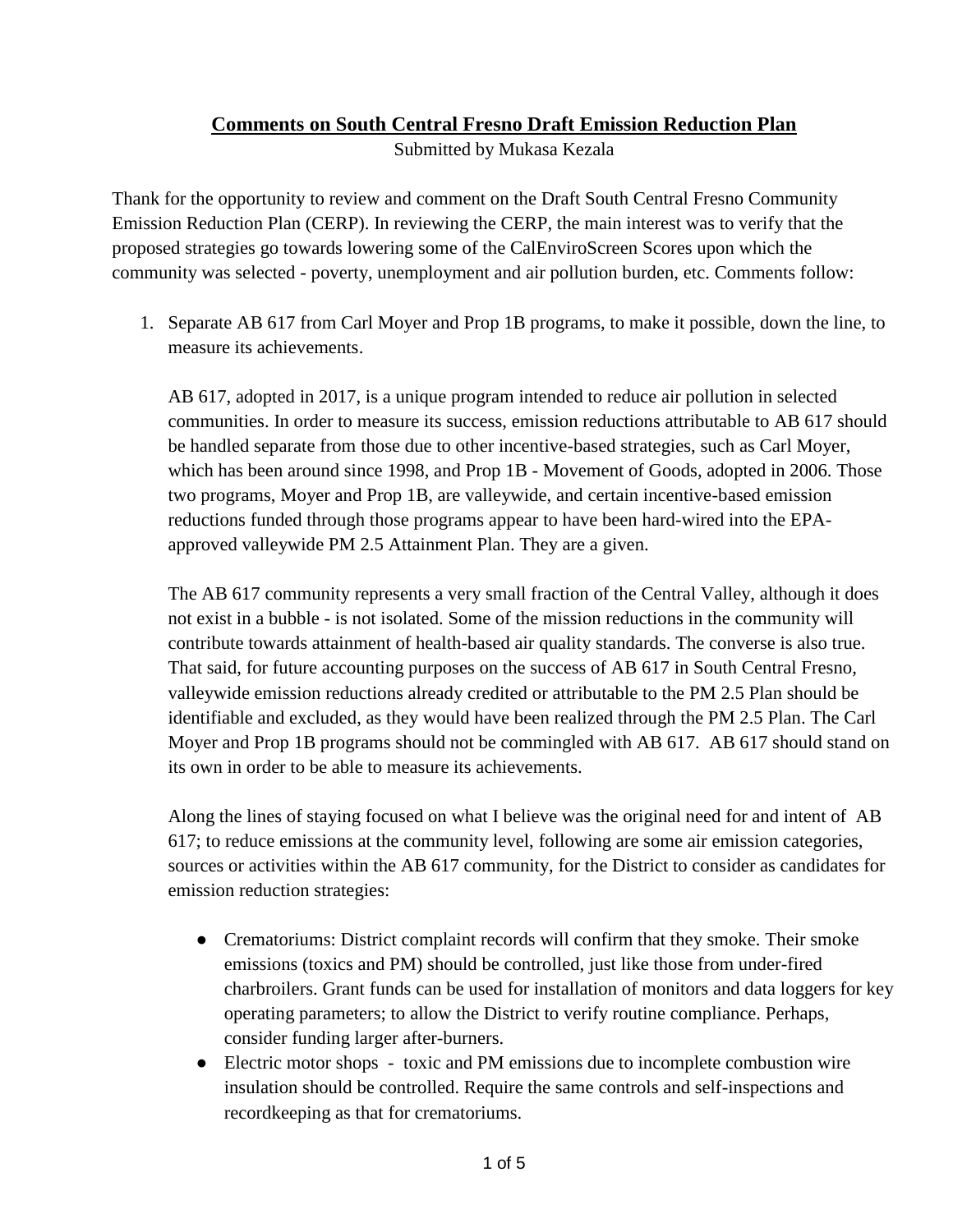• Compliance verification - CARB should do unannounced source tests for emission units not monitored by CEMs, such as baghouses. This will provide more representative emissions data for better inventories and exposure levels (as opposed to staged source tests)

.

• Vitro Flat Glass - consider the inquiry or suggestion made by a Hearing Board member, along the lines of **gradually** shifting planned maintenance from winter to spring or summer months, so as not to discharge about 2,000 LB of excess PM and about 3,000 LB of excess SOx emissions during the inversion layer period. It doesn't hurt to ask if that is an option.

The above are just examples of the many potential opportunities to reduce air emissions at the community level and/or to obtain or use emissions data representative of actual operations.

- 2. Require verifiable and enforceable inspection and maintenance program (I&M) for facilities found in violation, with recurrent air pollution related problem or creating a nuisance, and/or where appropriate. This will be along the lines of the District's Inspect Program, but required for good cause. Alternatively, impose monetary penalties, up to the amounts authorized under AB 617, to serve as a deterrent, with the fines collected going towards supplemental environmental projects within the AB 617 community.
- 3. Projects listed in the CERP as funded in the AB 617 community should be limited to only those funded from 2016 to present. It appears the list includes all projects funded in the past 10 years. Starting from 2016 is closer to the adoption date of AB 617 in 2017, and that makes it consistent with records in the Enforcement Section of the CERP - Appendix F, where a Summary of Complaints and inspections conducted, are listed starting in 2016. Projects funded up to 10 years ago may predate the CalEnviroScreen Scores used in selecting the community and may skew the information in CERP.
- 4. For grant-funded projects in South Central Fresno listed in Table 3-3, include the actual street addresses or UTM coordinates of each project location, for the CERP reader to understand where the emission reductions occurred and how they impact the AB 617 community. Provide the same level of detail as that for facilities listed in Appendix F. For the listed projects, state the one criteria used for listing them as part of the AB 617 community or City of Fresno, for example, distance from the community boundary or other reference point. Also, indicate the funding period - between when and when. Table 3-3 heading just says "...as of August 1, 2019".
- 5. Section 3-3 of the CERP, under Existing Air Quality Programs, Regulatory Measures, states, among other things, that: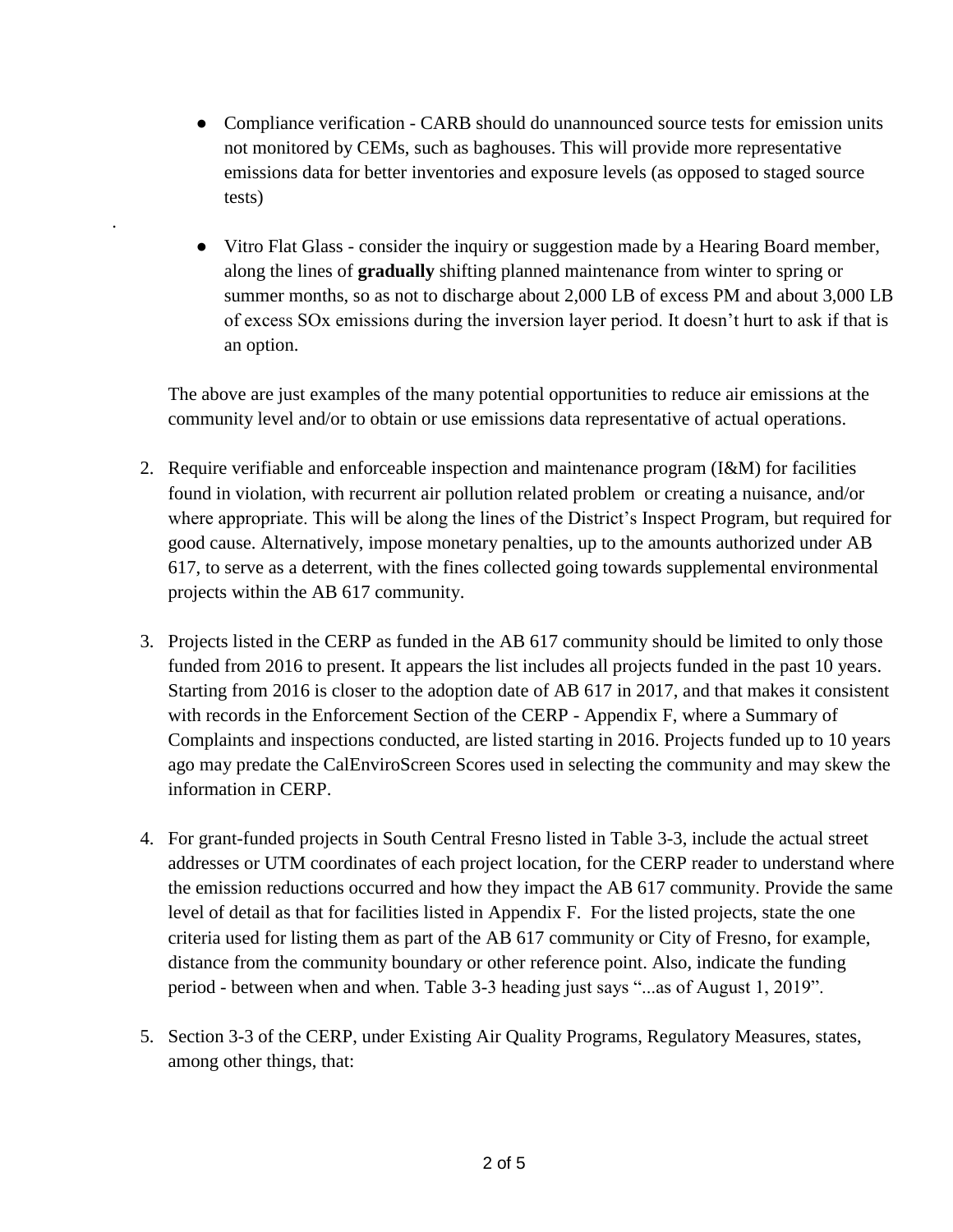*" Many current rules are fourth or fifth generation, meaning that they have been revised and emissions limits have been lowered several times, as new emission control technology has become available and cost effective.* 

*Building on decades of developing and implementing active and effective air pollution control strategies, District rules implement the most stringent measures, best available control measures, and best available retrofit control technologies feasible to require in the San Joaquin Valley."* (Emphasis added)

Table le 3-2: District Rules Reducing South Central Fresno Air Pollution, lists a 1992 Rule 4201; *Particulate Matter Concentration,* among those rules. At industrial facilities, the rule applies to particulate matter scrubbers, baghouses (dust collectors), etc. For the purpose of this comment, scrubbers are not an issue. If permitted emission limits for large baghouses in the AB 617 community are based on Rule 4201, and the baghouses are allowed to operate with visible emissions up to 5% opacity, per APCD policy, we believe, emissions from those baghouses can be reduced. This is why:

Rule 4201 has not been revised since the creation of the APCD in 1992. It is not as stringent for PM control as South Coast AQMD Rule 1155 that has a particulate matter concentration limit for large baghouses of 0.01 grains/scf versus APCD Rule 4201 limit of 0.1 grains/scf, in the exhaust gases. That means, for a similarly-sized baghouse or dust collector, Rule 4201 allows 10 times as much pollution as a baghouse in the Los Angeles area. Also, the SCAQMD rule does not allow any visible emissions from a baghouse while APCD policy allows up to 5% opacity. Therefore, there is room for improvement.

To achieve the same PM emission control as that in the SCAQMD region, all that is required is to gradually install or retrofit the affected baghouses with better filter fabric. The baghouse proper would not be replaced, just replacement or retrofing the inside with better quality filtering fabric (just like changing the quality of bags for home vacuum cleaner, without buying a new vacuum cleaner).

Therefore, the District should determine the number of baghouses in the AB 617 community that meet the applicability criteria for the 0.01 gr/scf in SCAQMD Rule 1155, and consider revising Rule 4201 and/or not allowing the 5% opacity - visible dust in the baghouse vent stack (5% opacity can easily be mis-read up to 20%. But, "*no visible emissions*" - 0% is unmistakable).

6. Summary of Complaints in Appendix F: The font used for the 10 pages or so for those records is very small - not readable. Brought to the District's attention in an Aug. 27, Request for Public Records seeking records in a format the font can be enlarged and/or the records sorted.

Would have liked to review and comment on the complaint records to determine whether there were potential candidates for the suggested inspection and maintenance program, under Comment # 2, above.